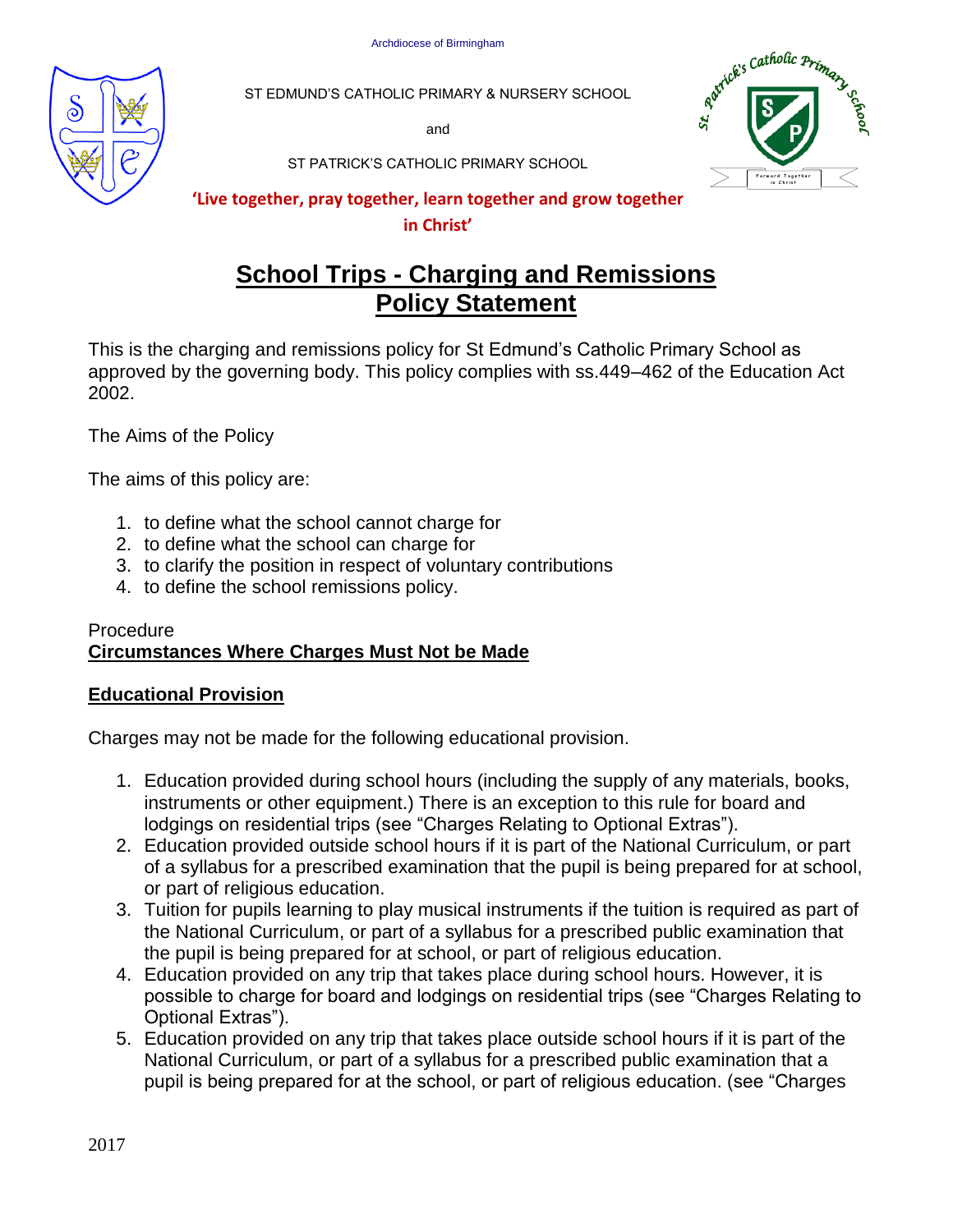Relating to Optional Extras" regarding charging for board and lodging on residential trips).

- 6. Supply teachers to cover for those teachers who are absent from school accompanying pupils on a residential trip.
- 7. Entry for a prescribed public examination, if the pupil has been prepared for it at the school.
- 8. Examination re-sits if the pupil is being prepared for the re-sits at the school.

# **Transport**

Charges may not be made in relation to transport in the following circumstances.

- 1. Transporting registered pupils to or from the school premises (the local authority has a statutory obligation to provide such transport).
- 2. Transporting registered pupils to other premises where the governing body or local authority has arranged for pupils to be educated.
- 3. Transport that enables a pupil to meet an examination requirement when he or she has been prepared for the examination at school.
- 4. Transport provided in connection with an educational trip.

# **Circumstances Where Charges May be Made**

#### **Charges Relating to Education**

Charges may be made in certain circumstances relating to education.

- 1. Any materials, books, instruments or equipment where a pupil's parents or carers specifically wish him or her to own them.
- 2. If a pupil fails, without good reason, to meet any examination requirement for a syllabus, the examination fee can be recovered from the parents/carers.
- 3. A charge may be made for examination fees if the school has not prepared the registered pupil for the examination as part of the normal educational provision.

# **Charges Relating to Optional Extras**

Charges may be made in certain circumstances where there are optional extras.

- 1. Participation in any optional extra activity will be on the basis of parental choice and willingness to accept a charge for the costs. Parental agreement is therefore a necessary prerequisite for the provision of optional extra activities.
- 2. At the discretion of the governors, and in the interests of equality of opportunity, where parents are unable to meet the costs of an optional extra activity due to poverty or other special family circumstances, the cost of the activity for an individual pupil may be met from the school fund.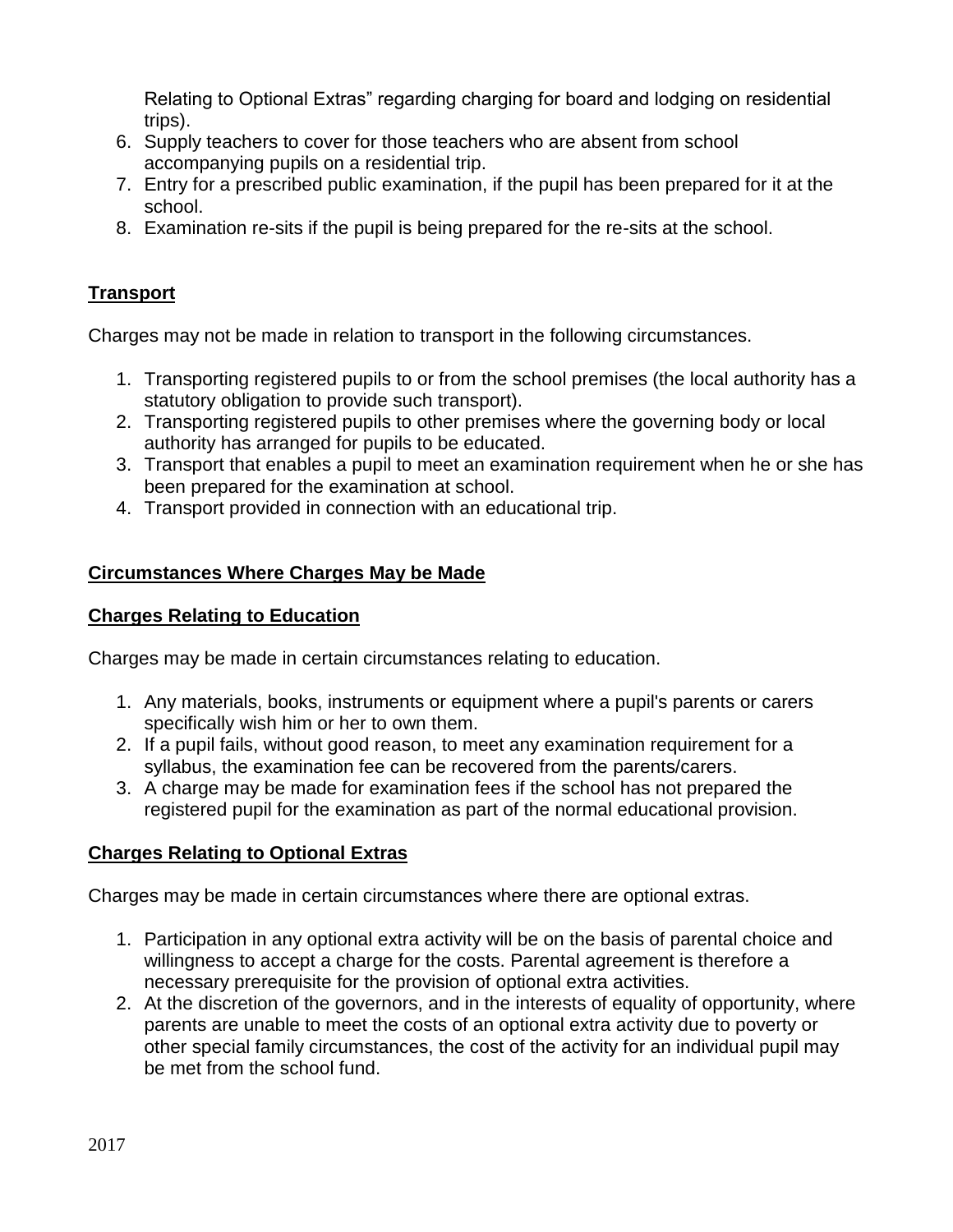- 3. Any charge made in respect of individual pupils may not exceed the actual cost of providing the optional extra activity. The individual charge will comprise the actual cost of the activity divided equally by the number of pupils participating.
- 4. In cases where a small portion of the activity takes place during school hours the charge cannot include the cost of alternative provision for those pupils who do not wish to participate. In the same way no charge can be made for supply teachers who cover for teachers who are absent from school accompanying pupils on a trip.
- 5. A charge will be made in respect of materials, books, instruments, equipment and tuition fees for educational provision that is not part of the National Curriculum, or part of a syllabus for a prescribed public examination that a pupil is being prepared for at the school, or part of religious education.
- 6. A charge will be made for board and lodging on a residential trip. When the school informs parents about a forthcoming visit it must be made clear that parents who can prove that they are on certain benefits will be exempt from paying the cost of board and lodging. These specific benefits are:
	- 1. Income Support.
	- 2. income-based Jobseekers Allowance
	- 3. support under part six of the Immigration and Asylum Act 1999
	- 4. Child Tax Credit when Working Tax Credit is not also being received and family income is below that specified by the Inland Revenue.
- 7. A charge will be made for any transport or journeys that are undertaken in relation to optional extra activities.
- 8. A charge will be made for the cost, or a proportion of the cost, for teaching staff employed specifically to provide tuition in playing a musical instrument where the tuition is an optional extra and not part of the National Curriculum.

# **Charges Relating to Voluntary Contributions**

Charges may be made in certain circumstances relating to voluntary contributions.

The law allows schools to seek voluntary contributions from parents to benefit the school or any school activities. The governors have determined that certain conditions should be applied when seeking voluntary contributions for improving or developing facilities within the school, or when planning an additional activity.

- 1. Parents should be consulted if an activity or development is being planned that will depend on voluntary contributions for part or all of the cost.
- 2. It must be made clear at the outset that there is no obligation on parents to make voluntary contributions.
- 3. Where a trip or activity is planned on the basis of voluntary contributions and insufficient funds are raised then the trip or activity will be cancelled.
- 4. No pupils should be excluded from a trip or activity simply because his or her parents are unwilling or unable to pay.
- 5. The governing body and the Head can seek support from the school parents association for the creation of a school fund with a view to discretely subsidising families who are genuinely unable to pay voluntary contributions.